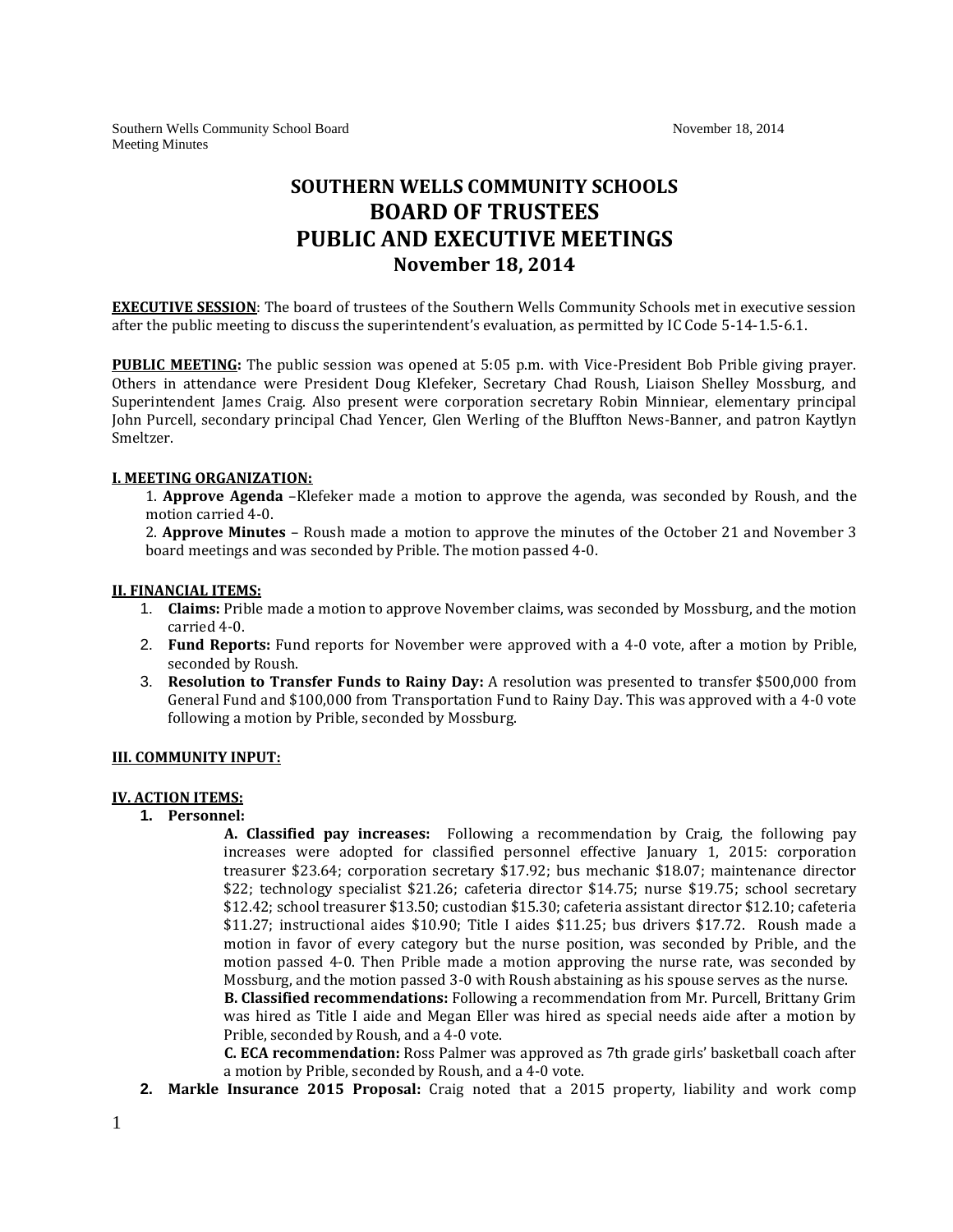Southern Wells Community School Board November 18, 2014 Meeting Minutes

insurance proposal had been received from Markle Insurance with only a \$1,512 increase with the total \$91,754. Prible made a motion to accept the proposal, was seconded by Roush, and the motion passed 4-0.

- **3. Field Trip Request:** The physics and AP calculus classes will take a field trip to Cedar Point Amusement Park on May 13, 2015 during Physics Week following approval granted after a motion by Roush, seconded by Mossburg, and a 4-0 vote.
- **4. Conference Requests:** A number of conference requests were approved with a 4-0 vote after a motion by Klefeker, seconded by Mossburg. These included conferences for Dawn Allison, Chase Anderson, Peggy Haigh, Kristi Jenney, Becca Miner, Denise Neff, Amy Palmer, John Purcell, Abby Stallsmith, Megan Workinger, and Chad Yencer.
- **5. Fundraiser Requests:** Fundraiser requests for the yearbook and physics classes to sponsor the annual winter formal Snowball Dance on December 6 and the boys' basketball program to hold a youth league in January and February were approved with a 4-0 vote after a motion by Roush, seconded by Prible.
- **6. Facility Use Request**: Rental fees for the Southern Wells Community Church to hold a free chili supper on February 20, 2015 will be waived following a motion by Roush, seconded by Prible, and a 4-0 vote.
- **7. Donation Acceptance:** A cash donation of \$50, which elementary instructor Mike Carter received while at a recent conference, was accepted following a motion by Roush, seconded by Prible, and a 4-0 vote.

## **V. REPORTS:**

- **1.** Yencer and Purcell gave interpretations of the reasoning for the state report card and school letter grade for SWCS and plans for improving student and school performance.
- **2.** Mr. Craig presented a proposed 2015-16 school calendar, noting that the teaching staff overwhelmingly wanted two full weeks off at Christmas and that is what area school districts also schedule. reviewed the Average Daily Membership numbers which reported 842.5 students at Southern Wells. This is a higher enrollment than has been seen since 2002.
- **3. December Board Meeting:** The next public meeting of the board will be at 5 PM on Tuesday,, Dec. 16.

**VI. SIGNING OF DOCUMENTS:** All documents needing signed were duly signed.

**VII. ADJOURNMENT:** The meeting was adjourned at 6:50 PM.

**EXECUTIVE SESSION**: The board of trustees of the Southern Wells Community Schools met in executive session after the public meeting to discuss the superintendent's evaluation, as permitted by IC Code 5-14-1.5-6.1.

The signatures below certify that only approved issues were discussed in the executive session and that the minutes accurately reflect what occurred in the regular meeting.

| <b>DOUG KLEFEKER</b> |  |
|----------------------|--|
| SHELLEY MOSSBURG     |  |
| <b>BOB PRIBLE</b>    |  |
| <b>CHAD ROUSH</b>    |  |